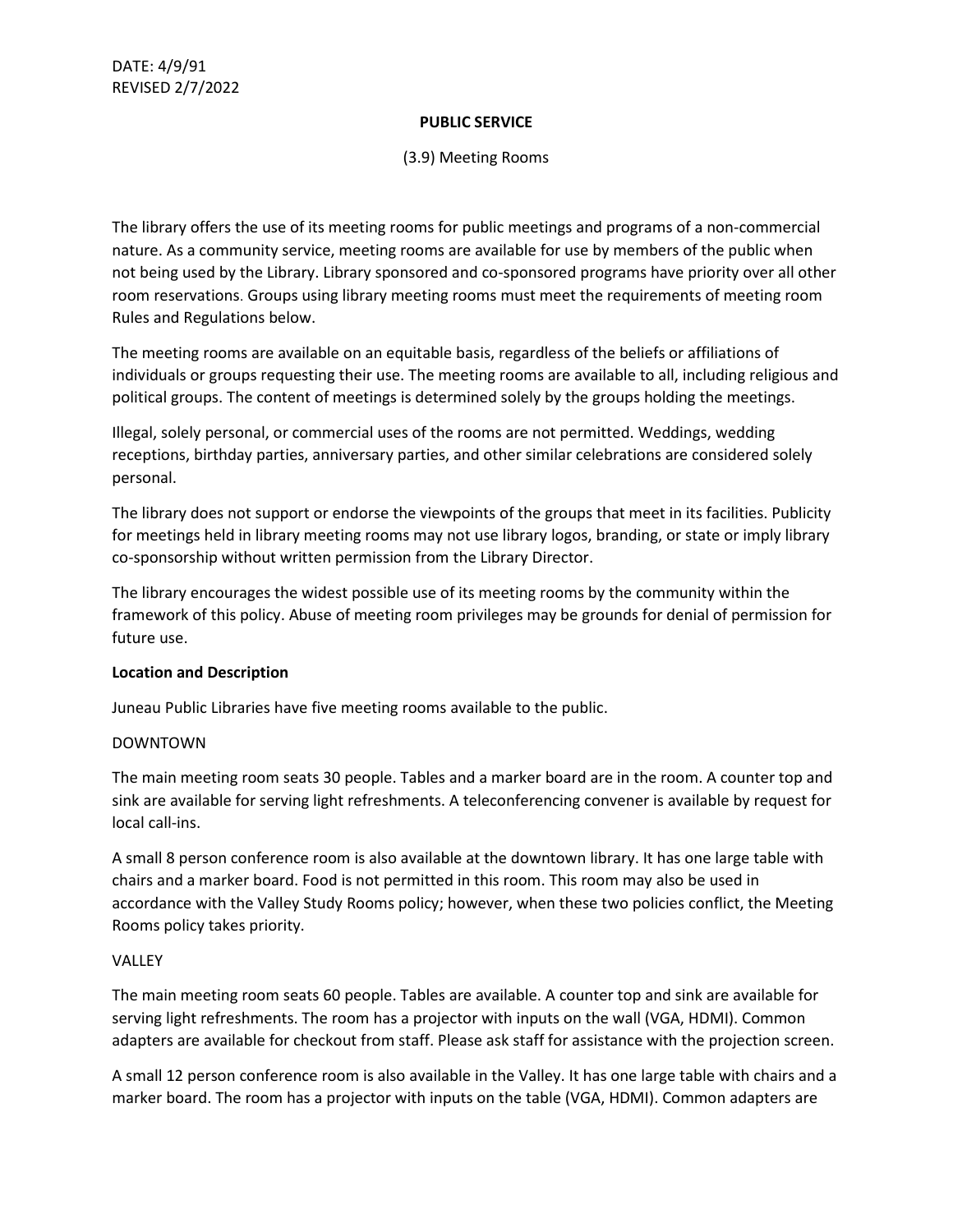# DATE: 4/9/91 REVISED 2/7/2022

available for checkout from staff. Please ask staff for assistance with the projection screen. Food is not permitted in this room.

### DOUGLAS

The meeting room seats 42 people. Tables and two marker boards are available. A small kitchenette unit is available for serving light refreshments.

### **Rules and Regulations**

- 1. Meeting rooms are available for public use during scheduled library hours.
- 2. Reservations may be arranged by contacting any library during open hours.
- 3. Reservations may be made up to 8 weeks in advance on a rolling calendar, first come, first served basis. The library seeks to give all community groups an opportunity to use the meeting rooms.
- 4. To ensure equitable use for the entire community, reservation requests in excess of three hours in a single day must be pre-approved by the Circulation Supervisor or Library Director.
- 5. All meetings must be free. No fee may be charged for attendance. No dues, contributions, or registration fees may be collected. Groups wishing to collect donations to defray the cost of programs or guest speakers must do so away from the library premises. No products, services, or memberships may be advertised, solicited, or sold. The only exceptions to this rule are for charges or sales which directly benefit the public library and are approved in advance by the Library Director.
- 6. All scheduled meetings must be open to the public. Any member of the public who wishes to join the group may do so as long as they do not disrupt the meeting.
- 7. Reservations must be made by adults (18+). Individuals making the meeting room reservation must provide the library with contact information and attend the meeting.
- 8. Meeting rooms are available only for purposes that will not interfere with other library services. Activity and noise levels may not disturb other users of the facility.
- 9. CBJ Departments, Boards, and Commissions may book further than 8 weeks in advance.
- 10. All groups must leave the building promptly at closing time. If a group does not comply a charge of \$30 will be levied for each 15 minutes beyond closing.
- 11. Cancellation of a reservation for a community group may be necessary in cases of library or meeting room closures.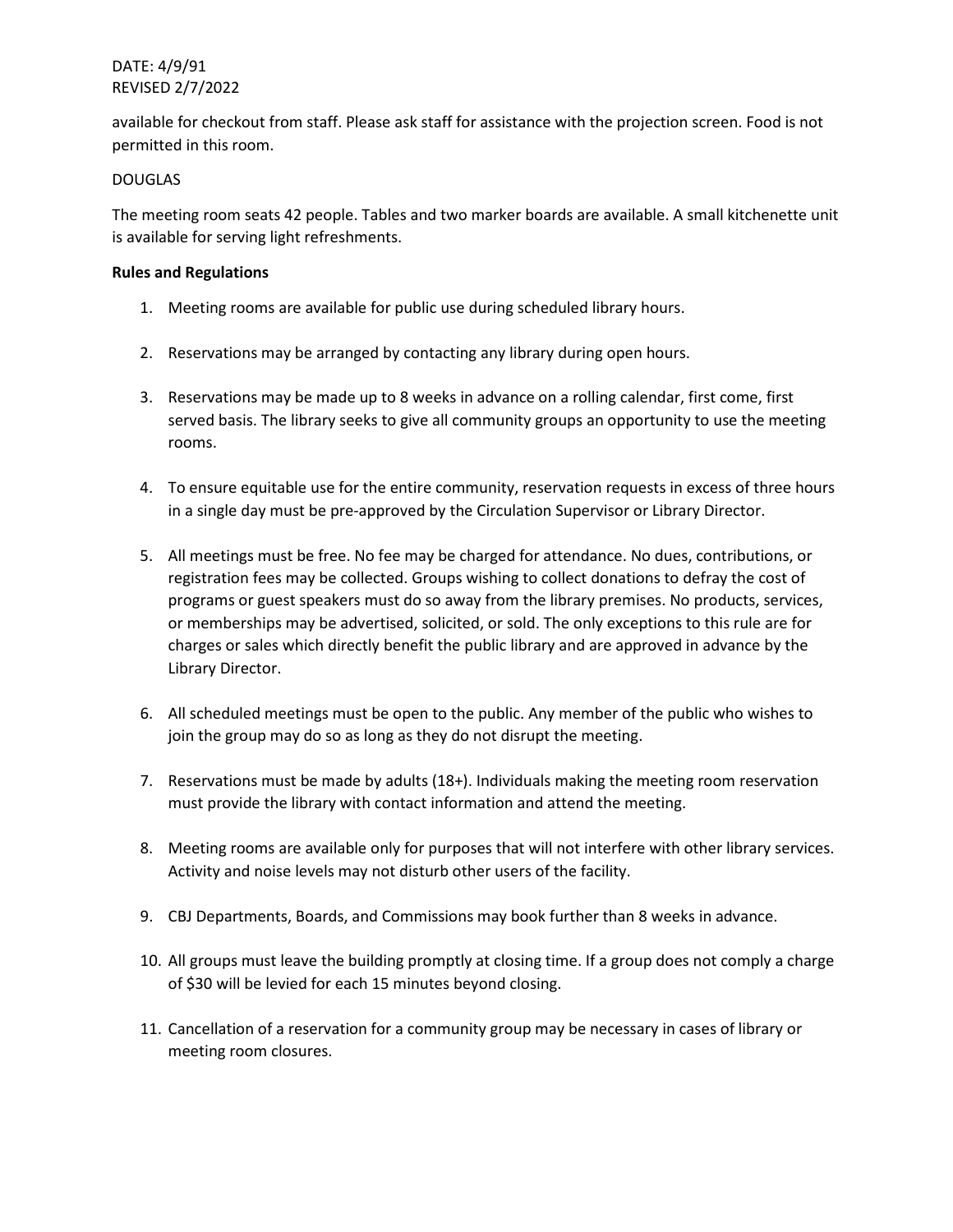- 12. Groups that fail to show up or cancel a meeting more than twice in a three-month period will have their meeting room privileges suspended for eight weeks
- 13. Meeting room reservations are released after 15 minutes in the event of a no-show.
- 14. As meeting rooms are public spaces, it is the responsibility of the meeting room organizer to ensure any content shown in the library meeting rooms is covered by public performance rights, fair use, or the permission of the copyright owner. Content shown in library meeting rooms must also be in accordance with the library's code of conduct.
- 15. Each group using meeting rooms is expected to leave the room in the same condition in which it was found.
- 16. The meeting rooms in the Downtown and Valley Libraries are occasionally made available by staff for drop-in individual users when not otherwise reserved. Drop-in users may be asked to relocate if a group reservation is pending or has been made. The meeting rooms remain public spaces, open to all, when being used in a drop-in fashion.

# **Meeting Room Use Before or After Hours**

The Mendenhall Valley and Douglas Public Libraries offer large meeting room spaces that can be made available during the library's closed hours.

To ensure building security, a library staff member must be present for all before and after hours meetings. A \$50 per hour fee is charged to cover staff and building expenses. This fee must be paid at least 2 weeks prior to the meeting. The minimum fee is for 1 hour if the meeting is held immediately adjacent to when the library closes or opens and 2 hours if not. After 2 hours, partial hours round up to the nearest half-hour.

Fees may be waived, at the discretion of the location's Branch Manager or Library Director for meetings that have an on-duty CBJ staff member in attendance who is able to ensure building security for the duration of the meeting.

Fees paid are refundable for meeting cancellations up to one week prior to the meeting.

Reservations for before and after hours meetings must be made at least 3 weeks in advance. Reservations will be approved based on the availability of staffing. To place a reservation, please call the Library's administrative offices at 907-586-0448.

# **Exemptions from Scheduling Requirements**

The groups listed below are exempt from limitations on how far ahead and for what duration meetings may be booked. Recurring meetings for a whole year (weekly, monthly) should be booked through the library administration offices.